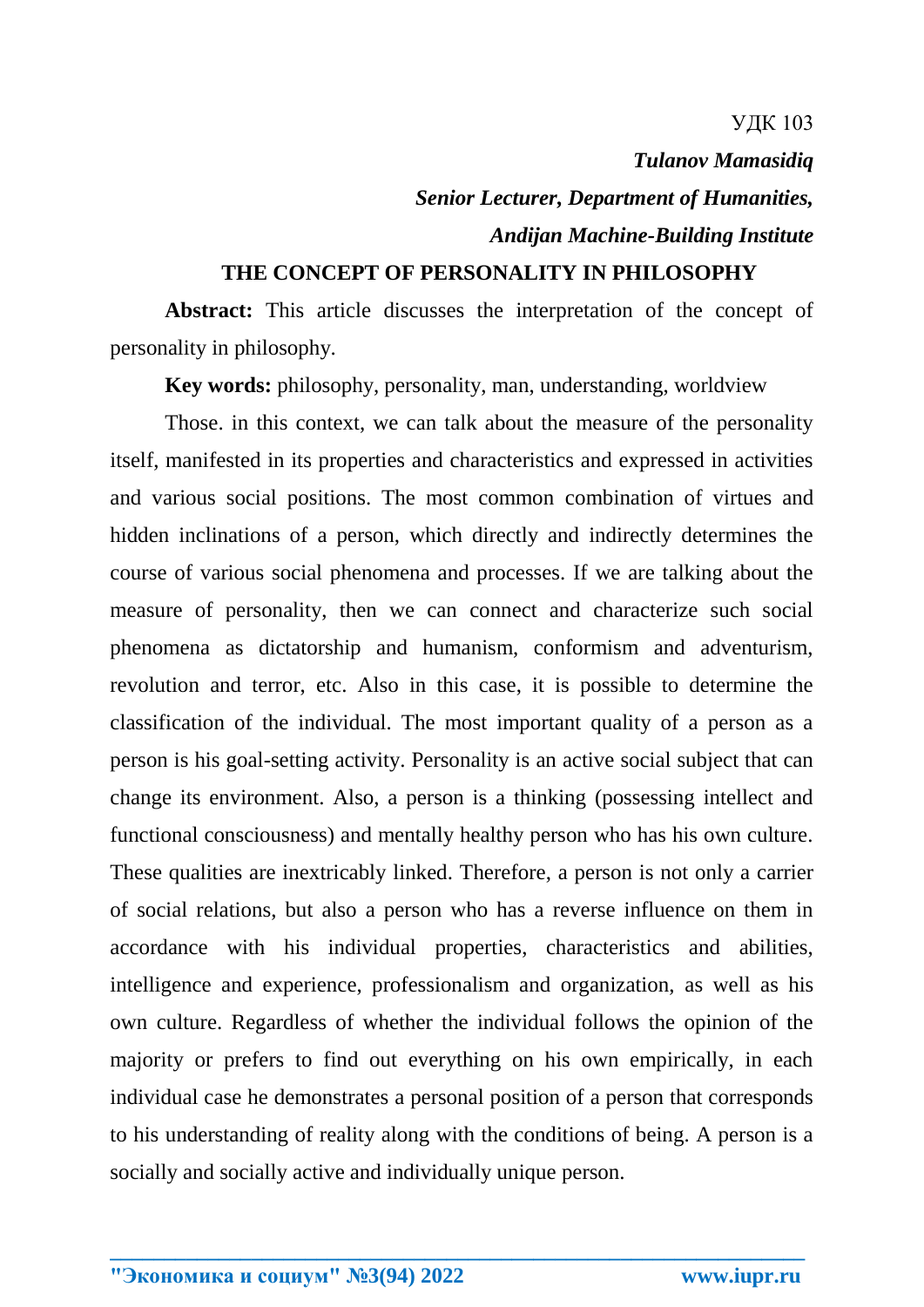Throughout the development of the history of philosophy and humanitarian thought, new concepts of personality have been constantly developed. Let's consider some of them. Psychological concept of personality. In psychology, personality is studied as a set of mental properties, relationships, processes that distinguish one person from another. At the same time, the natural features and properties of the individual act as socially determined elements in the personality. In view of the fact that the acquired and innate qualities of people are individual, the potential of each individual person is also different for a psychologist. Individuality allows you to display the uniqueness of the biological, mental and social properties of a person, making him a unique representative of any community or group. The fact that an individual is able to change the world in the process of joint activity with other individuals and thus transform himself, becoming a personality, determines the emergence of personality as a systemic quality in psychology. Personality is studied in the unity (but not in identity) of the sensual essence of the individual and the conditions of the social environment. Within the framework of idealistic psychology, a person is considered as a special and unchanging spiritual entity, "an entirely psychic being." In psychoanalysis, "harmonic psychology" personality is interpreted as a set of irrational unconscious drives. In the paradigm of behavioral psychology, the problem of personality did not exist at all, because it had no place in the mechanical scheme "stimulus-response". Sociological concept of personality. Sociologists use the concept of "personality", a social subject in order to describe the social essence and social qualities of a person in the process of joint activity. Within the framework of modern sociology, a person as a subject is an active social principle, a specific type of ability to act. If a sociologist conducts research, then he is primarily interested not in individual human characteristics, but in the social environment, social institution, social organization in which a person is included and in which he performs specific social functions. In this regard, it was in sociology that the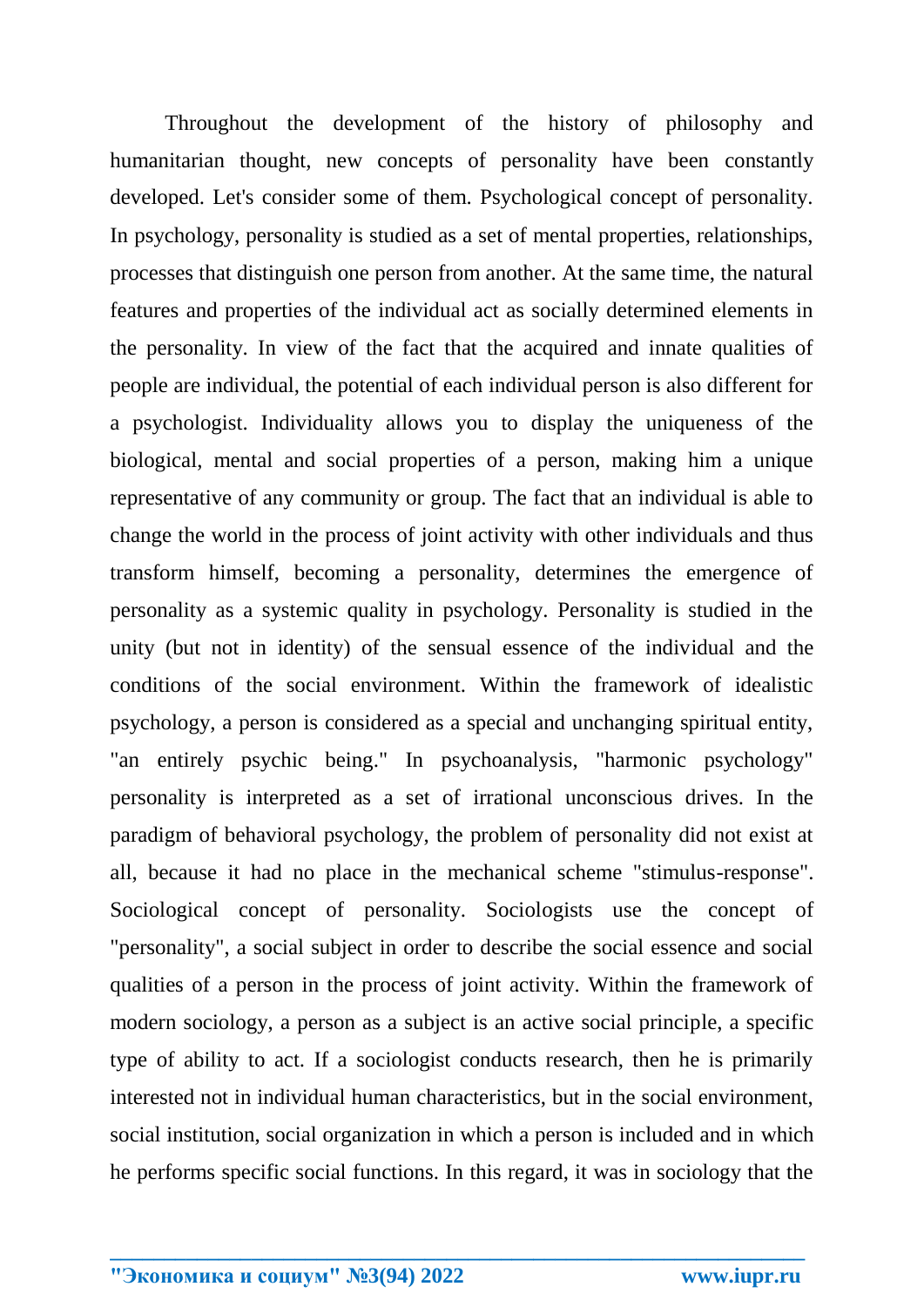role concept of personality was developed, despite the fact that social psychology contributed to its emergence. Role concept of personality. The essence of this concept lies in the fact that people in the process of life carry out different functions, perform various social roles. There are primary functions that reflect the status position of a person, which is determined by his professional activities and the position he occupies. And there are secondary functions that a person performs due to various factors of being, due to his abilities and needs. The main feature is that a person within society is included in a large number of social entities - a family, a university, a school, a company, an enterprise, a sports section, a gardeners' partnership, a pet lovers club, a community of philatelists, etc. In each of them, he plays a certain social role and has his own interests. A social role is a way people behave depending on their position and status in society. Personality in this case is called the role substrate of a particular social institution with its characteristic different functional settings. Philosophical concept of personality. Personality in philosophy is a social subject, a social generator of a system of social and social relations (in accordance with 10 spheres of society, backbone institutions based on basic forms of social activity), with a characteristic psyche, consciousness, personal culture and activity. The totality of social relations within which a person is born and develops is dialectical, not static - i.e. in this process, the system of feedbacks determined by the existing being will work. Personality in this case is a historical type of a person who is capable of self-activity and creativity on the basis of objective goal-setting. Personality is a measure of individuality and a person.

Philosophical concept of personality. Personality in philosophy is a social subject, a social generator of a system of social and social relations (in accordance with 10 spheres of society, backbone institutions based on basic forms of social activity), with a characteristic psyche, consciousness, personal culture and activity. The totality of social relations within which a person is born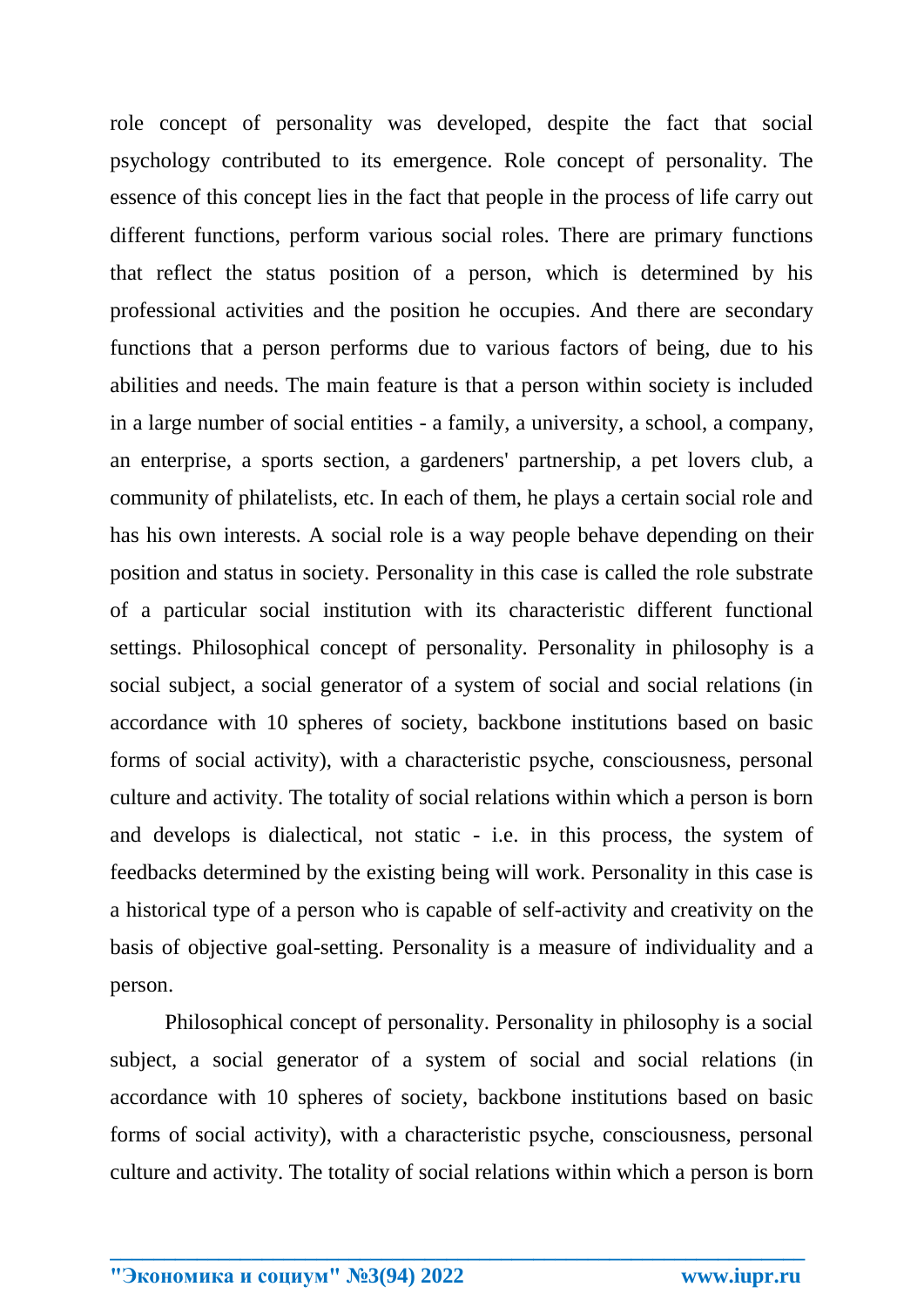and develops is dialectical, not static - i.e. in this process, the system of feedbacks determined by the existing being will work. Personality in this case is a historical type of a person who is capable of self-activity and creativity on the basis of objective goal-setting. Personality is a measure of individuality and a person.

## **References:**

- 1. AZ Solijonovna. The process of national and spiritual democracy of the personal socialization and its functions// Hunan Daxue Xuebao/Journal of Hunan University Natural Sciences// Vol. 48. No. 12. 湖南大学学报 (自然科学版), 2021. Pages 1565-1571. <https://johuns.net/index.php/abstract/239.html>
- 2. Solijonovna, Z. A. (2020). Modern Information Technologies A Factor Of Increasing Youth Education, Potential And Spirituality. The American Journal of Social Science and Education Innovations, 2(09), 554-560. <https://doi.org/10.37547/tajssei/Volume02Issue09-83>
- 3. Aripova, Z. S. Informatizing society as one of the reasons for creating a global society / Z. S. Aripova, A. A. Aysachev // Экономика и социум. –  $2021. - No 4-1(83)$ .  $- P. 62-65$ .
- 4. Aripova, Z. S. Cultural traditions: their essence and structure / Z. S. Aripova // Экономика и социум. – 2020. – No 5-1(72). – P. 16-19.
- 5. Aripova, Z. S. Essence and life meaning of world view / Z. S. Aripova // Экономика и социум. – 2020. – No 11(78). – P. 78-81.
- 6. Karimova V. A BRIEF OVERVIEW OF THE HISTORY OF THE STUDY OF THE TERMS OF KINSHIP IN UZBEK AND ENGLISH.
- 7. Karimova V. BRIEF HISTORY OF RESEARCHING TERMS OF KINSHIP IN UZBEK AND ENGLISH LANGUAGES //Scientific Bulletin of Namangan State University. – 2019. – Т. 1. –  $N_2$ . 12. – С. 156-162.
- 8. Каримова В. В., Юлдашева Д. А. The Responsibility of a Teacher for Increasing the Probability of Advancing Student Achievement //Молодой ученый. – 2016. – №. 3-1. – С. 41-41.
- 9. Расулова М. Х. Задача современной высшей школы-научить студентов размышлять //Молодежь и наука: реальность и будущее. – 2019. – С. 463-464.
- 10.Расулова М. Х. Прием обратной связи на уроках литературы //Молодежь и наука: реальность и будущее. – 2018. – С. 554-555.
- 11.Расулова М. Х. Опыт применения метода проектов при обучении русскому языку //Молодежь и наука: реальность и будущее. – 2016. – С. 327-329.